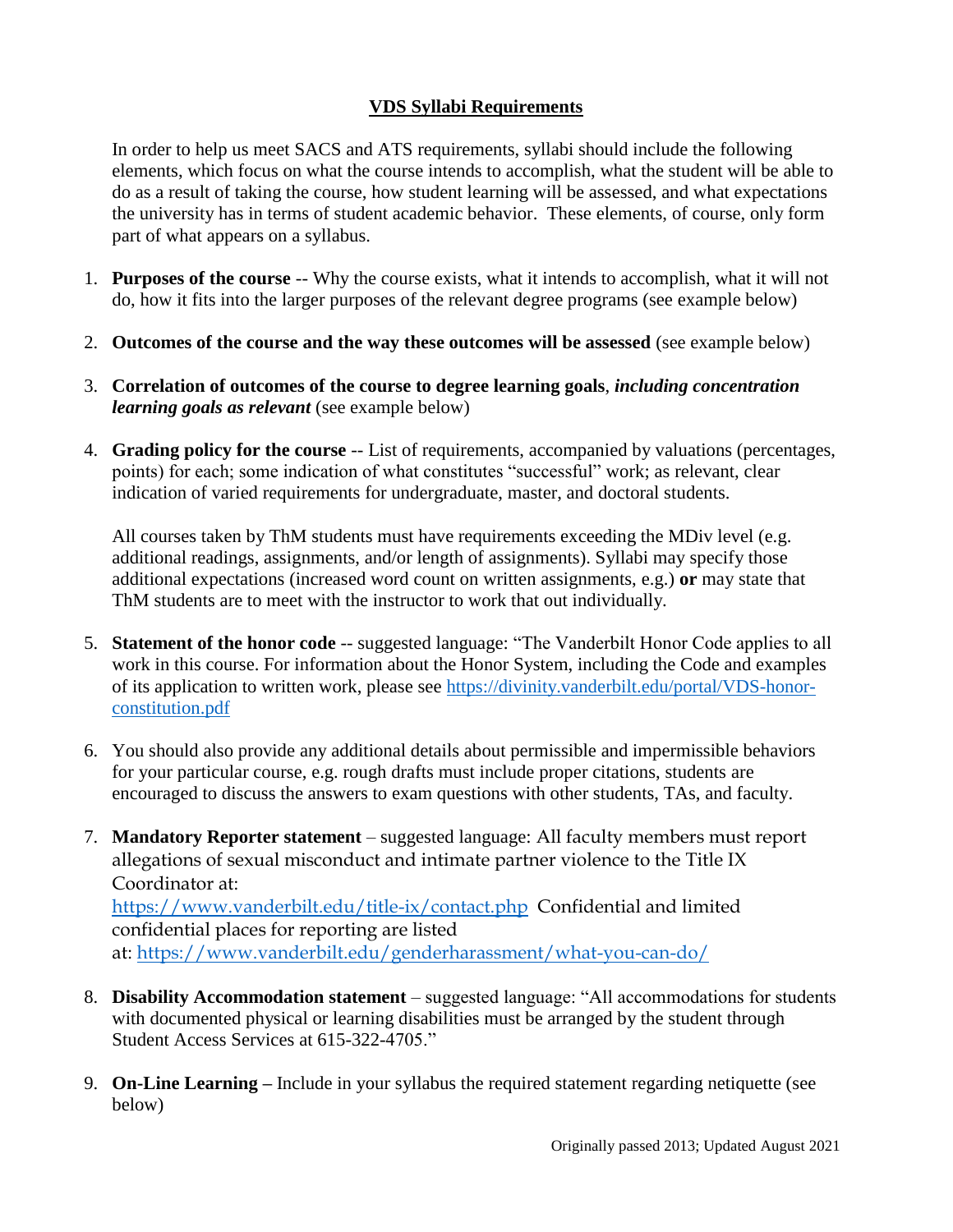#### ============================================ Example of

### **1. Purposes of the Course & 2. Outcomes and Assessment**:

"This class begins with analysis of some contexts in which moral reasoning happens today – analysis that itself begins the work of moral reasoning. The class then introduces a series of concepts that have played significant roles in and beyond Western Christian traditions, inviting students into critical conversation around those concepts. The class concludes by opening into opportunities to deepen and revise understandings of these terms in the process of using them to think through questions around two pressing topics: sex and the environment.

The class aims to give students an opportunity to become more adept in the work of moral reasoning. It invites students to take up perspectives both within and outside of Western Christian traditions. In particular, the class is designed to cultivate these qualities:

- A reflexive sensibility that enables students to understand their commitments more clearly, locate their commitments in social and historical contexts with more precision, and revise their commitments in conversation with others who have different commitments (assignments a, b, and d are tailored especially to this goal) *Degree Learning Goals: MDIV 1, 2, 3, 6; MTS 1, 2, 3, 4; ThM 1, 2*
- Knowledge of a historically rooted vocabulary for moral reasoning (the mid-term and final are tailored especially to this goal)
	- *Degree Learning Goals: MDIV 1, 3; MTS 1, 3; ThM 1*; *REJ Concentration Goal 1*
- The ability to use and refine this vocabulary in reasoning about complex situations (assignment c is especially tailored to this goal);
- *Degree Learning Goals: MDIV 1, 3, 4, 5, 6; MTS 1, 3, 4, 5;* ThM 1, 2; *REJ Concentration Goal 2, 3*
- A sense of the limits of ethics as a discourse (the mid-term and final are especially tailored to this goal)"

*Degree Learning Goals: MDIV 1, 3, 6; MTS 1, 3, 4, 5; ThM 1*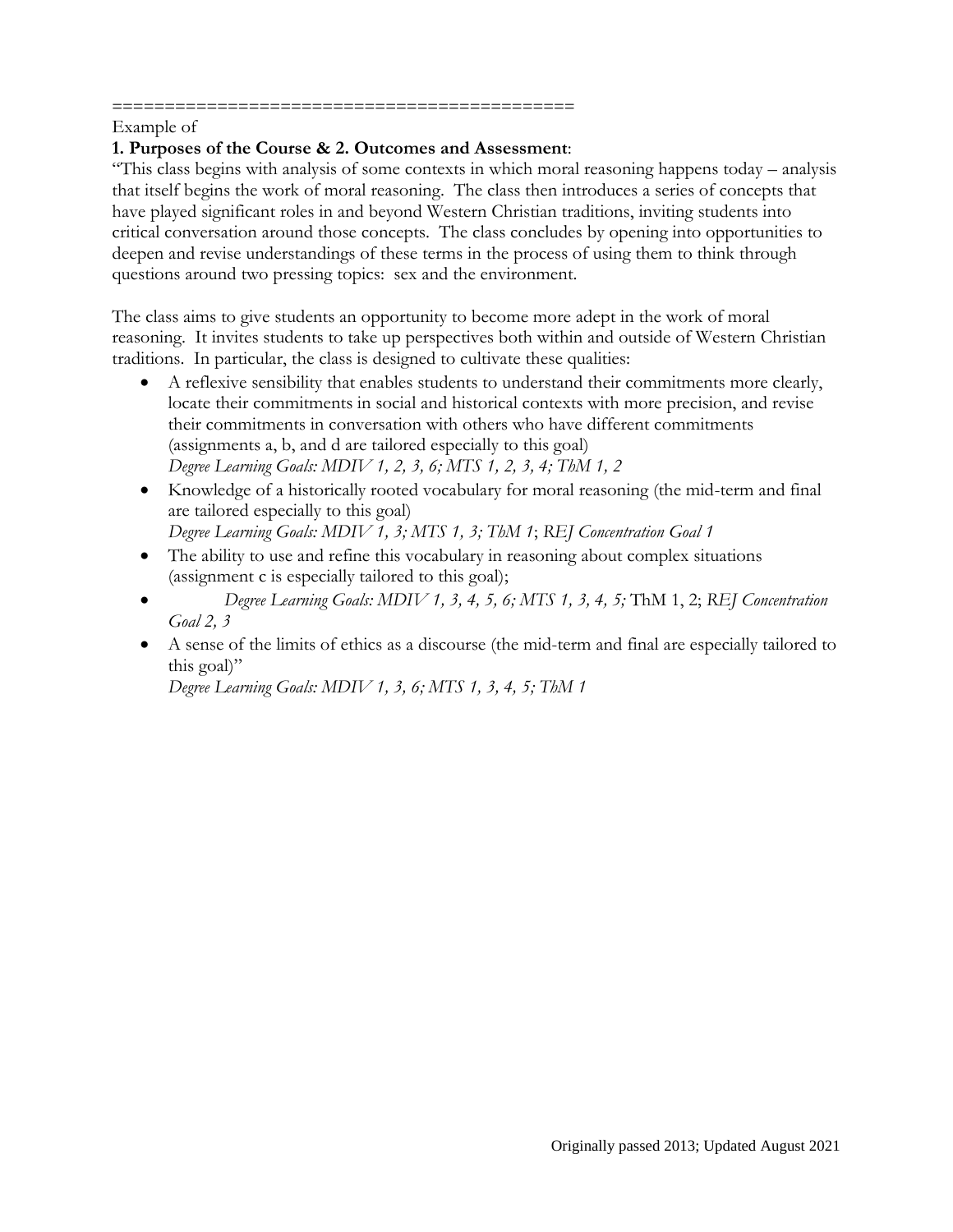# **FOR YOUR REFERENCE**

## **MDiv Degree Learning Goals**

Students are expected to demonstrate:

- 1. the ability to think critically, constructively, and intersectionally about the relationship between social context, history, and the Christian faith.
- 2. attentiveness to and insights about their personal and spiritual formation and sense of vocation.
- 3. critical, constructive, and interdisciplinary competence in the academic study of religion, as represented in the M. Div. curriculum.
- 4. competence in the ministerial arts appropriate to their vocational goals.
- 5. competence in putting theory and practice in conversation with each other.
- 6. the ability to connect these competencies to pressing contemporary concerns, especially those articulated in the School's Commitments.

## **MTS Degree Learning Goals**

Students are expected to demonstrate:

- 1. the ability to think critically, constructively, and intersectionally about the relationship between social context, history, and religion.
- 2. thoughtful articulation of the connection between their course of study, their individual formation, and their vocational goals.
- 3. critical and constructive competence in the academic study of religion, as represented in the MTS curriculum.
- 4. the ability to connect these competencies to pressing contemporary concerns, especially those articulated in the School's Commitments.
- 5. in the MTS Concentration Plan of Study, competency in
	- a. putting theory and practice in conversation with each another and
	- b. in thinking across disciplines, as represented in the MTS curriculum.

## **ThM Degree Learning Goals**

## **[N.B. Only 1 and 2 are relevant to syllabi]**

Students are expected to:

- 1. Achieve advanced competency and deepened knowledge in an area of theological specialization by demonstrating advanced knowledge of the field, addressing its historical and contemporary, local and global contexts, and integrating VDS's Commitments into that understanding.
- 2. Evidence the capacity to undertake critical inquiries, engage in constructive actions, and hold effective conversations in the student's future ministerial and/or academic endeavors.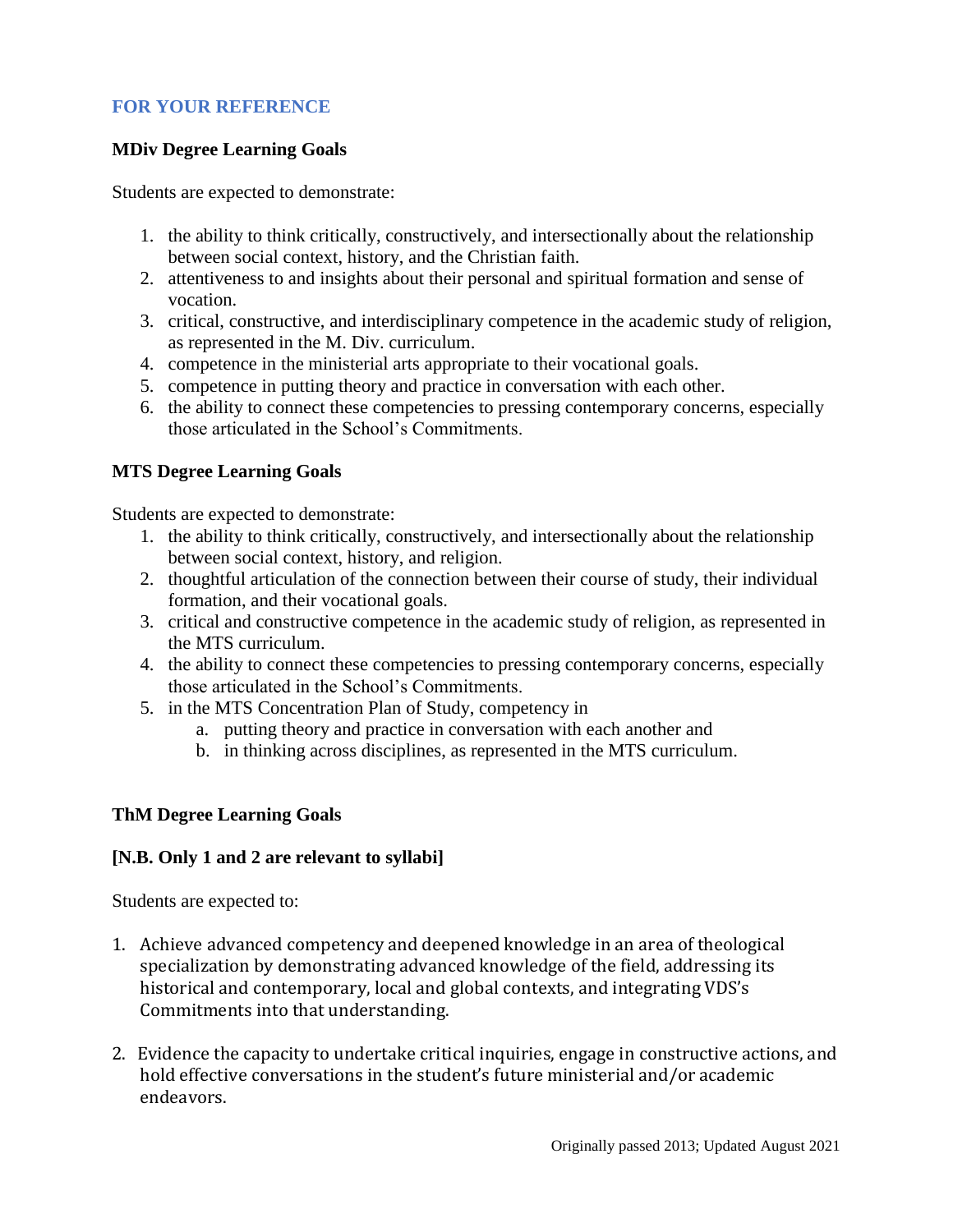3. Produce a substantive research project, the ThM thesis, that effectively defines its question, deploys an appropriate methodology, analyzes the data/material critically and carefully, and provides a constructive argument appropriate to the theological area.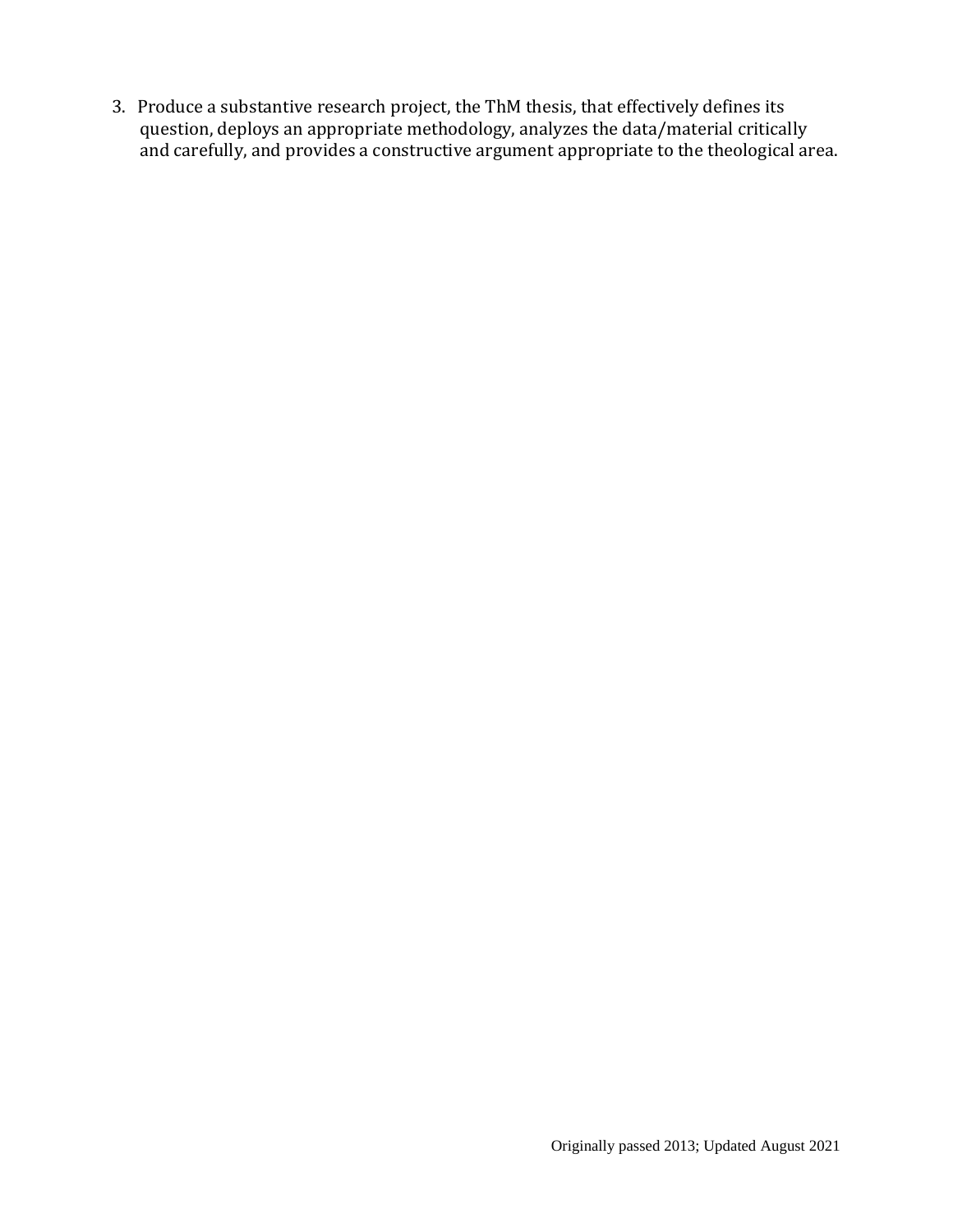# **POLICY STATEMENTS**

### **Vanderbilt Divinity School Recording Policy (for in-person teaching)**

While it cannot replace actual participation in class discussion, access to a recording of a synchronous class session may help a student who has to miss class. Professors may, at their discretion and with the permission of the students in the class that day, choose to record synchronous class sessions for this reason. A student who misses a class may then request that the instructor make the recording available to them via Brightspace. Attendance policies laid out in the syllabus will still apply. If a student will be absent for an extended period due to illness, they should contact Student Access Services, which can arrange for a notetaker if appropriate.

**To preserve intellectual property rights and students' privacy under the Family Educational Rights and Privacy Act (FERPA), students are not allowed to share those recordings or to make their own recordings.** Violations will be referred to the Office of the Associate Dean for Academic Affairs for review and possible referral to the Honor Council. Students must ensure that any downloaded recordings are deleted from their devices and/or cloud storage before the end of the semester.

#### *Required Statement for Every Vanderbilt Divinity School Syllabus:*

#### *Netiquette for On-line Discussion Boards*

(Adapted from the University of Wisconsin Online Colleges website.)

A key distinguishing feature of online engagement is that communication occurs primarily via the written word. Because of this, the body language, voice tone, and instantaneous listener feedback of the traditional classroom are all absent. Therefore, when posting in an online discussion, keep in mind the following points:

*Tone Down Your Language*: Given the absence of face-to-face clues, written text can easily be misinterpreted. Avoid the use of strong or offensive language and the excessive use of exclamation points. If you feel particularly strongly about a point, it may be best to write it first as a draft and then to review it, before posting it, in order to remove any strong language.

*Respect*: A Web-based classroom is still a classroom, and comments that would be inappropriate in a regular classroom are also inappropriate here as well. Treat your instructor and your fellow students with respect.

*Keep A Straight Face*: In general, use humor sparingly (and only when very obvious—perhaps with an emoticon) and avoid sarcasm altogether. These frequently depend either on facial or tone of voice cues absent in text communication or on familiarity with the reader.

*Be Forgiving*: If someone states something that you find offensive, mention this directly to the instructor via your Vanderbilt email account. Remember that what you find offensive may quite possibly have been unintended and can best be cleared up by the instructor.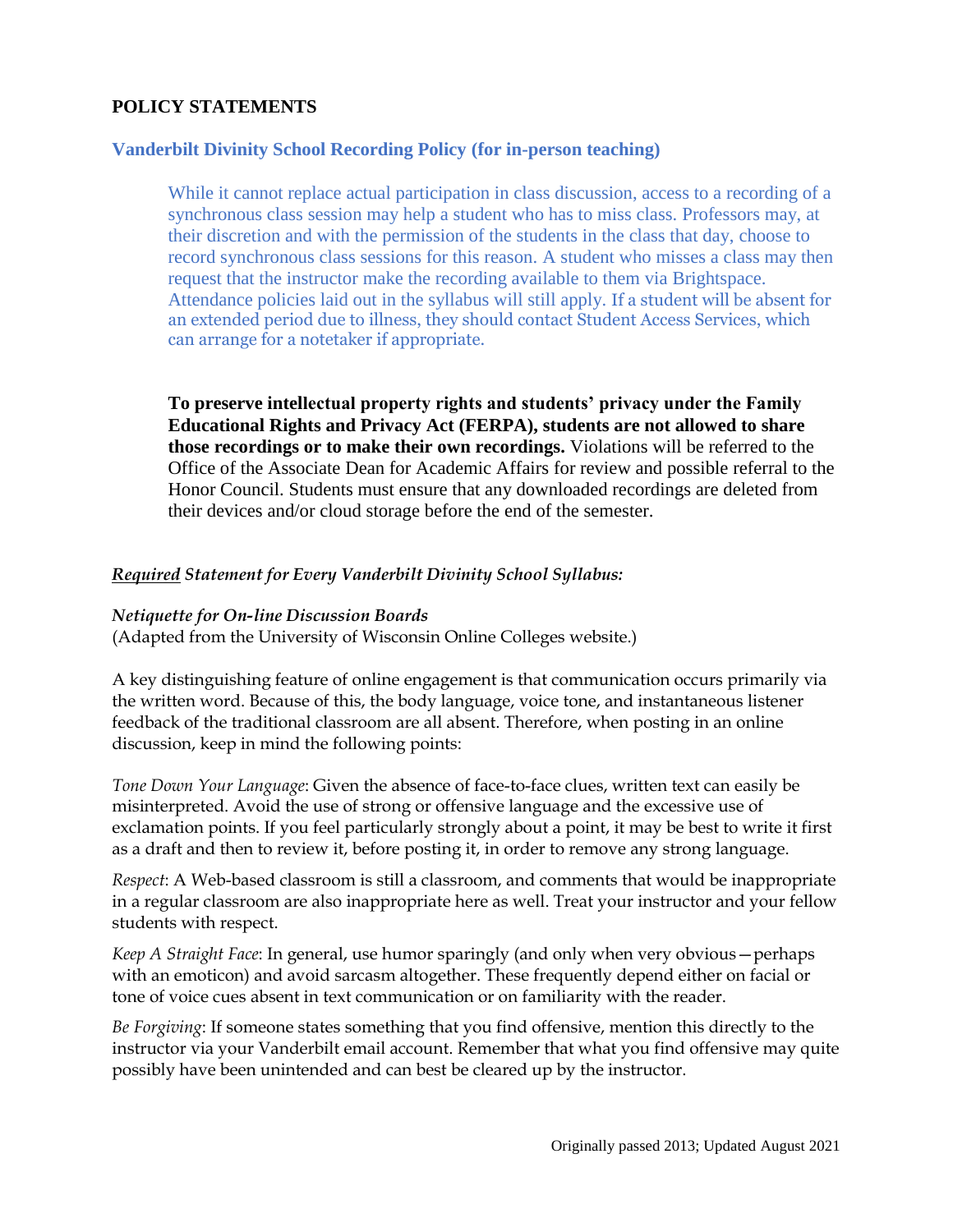*Commit to the Community:* As a member the of Vanderbilt Divinity School learning community, you are obliged to work out things with your peers and professors. Members of a civil community do not share private information on social media. If you encounter a problem that cannot be worked out among participants including faculty, you should take up your issue with the Associate Dean for Academic Affairs.

*The Recorder Is On*: Think carefully about the content of your message before contributing it. Once sent to the group, there is no taking it back. Check both your content and your grammar and spelling before you hit submit.

*Read First, Write Later*: Don't add your comments to a discussion before reading the comments of other students unless the assignment specifically asks you to. Doing so is tantamount to ignoring your fellow students and is rude. Comments related to the content of previous messages should be posted under them to keep related topics organized, and you should specify the person and the particular point you are following up on.

*Stick to The Point*: Don't waste others' time by going off on irrelevant tangents, writing personal messages, or simply making statements of liking or agreeing with what has been said. If you wish to discuss a subject other than the one in the particular thread to which you are responding, start a new discussion post altogether.

*Netspeak*: Although electronic communication is still young, many conventions have already been established. DO NOT TYPE IN ALL CAPS. This is regarded as shouting and is out of place in a classroom. Acronyms and emoticons (arrangements of symbols to express emotions) are popular, but excessive use of them can make your message difficult to read.